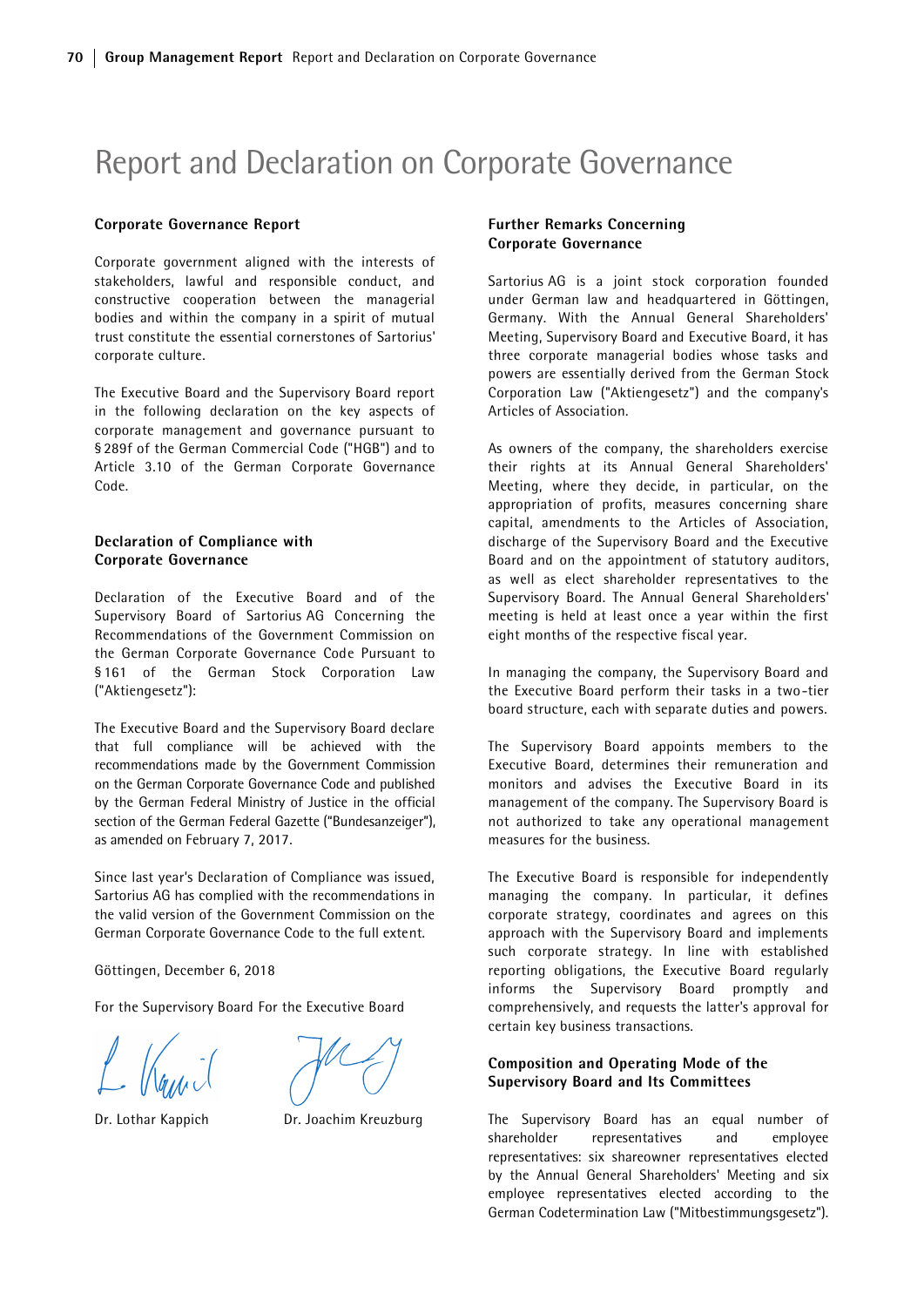Details on the members of the Supervisory Board and its committees are provided on pages 168 to 169.

The Supervisory Board Chairman coordinates the work within this board, as well as convokes and conducts Supervisory Board meetings. Furthermore, he is the first individual for the Executive Board to contact and externally represents the matters of the Supervisory Board.

The Supervisory Board holds at least two meetings every six months; as a rule, four or more conferences take place, as required. This board has established four committees: the Executive Task Committee, the Audit Committee, the Conciliation Committee and the Nomination Committee. The Executive Task Committee, Audit Committee and Conciliation Committee each have four members and have an equal number of shareholder representatives and employee representatives. The Executive Task Committee and Audit Committee hold regular meetings; the Conciliation Committee and the Nomination Committee meet only as necessary.

The Executive Task Committee carries out preparatory work for resolutions and issues to be addressed in the meetings of the Supervisory Board. It also oversees the preparations for appointments, including the remuneration and employment contract conditions of members of the Executive Board. The Audit Committee supports the Supervisory Board in performing its supervisory function. The chairperson of the Audit Committee is an independent member of the Supervisory Board and has detailed knowledge and extensive experience in the application of accounting standards and internal control systems from his or her own professional practice. The Conciliation Committee meets if the majority required in connection with the appointment of members to the bodies authorized to represent the company for legal purposes is not reached. The Nomination Committee comprises representatives of the shareholders only. Its function is to propose suitable candidates to the Supervisory Board for the latter's election proposals submitted to the Annual Shareholders' Meeting. More information on the individual meetings held in the reporting year by the Supervisory Board and its committees is given in the Report of the Supervisory Board on pages 12 to 14.

The Supervisory Board regularly reviews the efficiency of its work based on a questionnaire sent in advance and by a discussion of the results of this questionnaire in a plenary session.

Appointment Objectives for the Supervisory Board; Diversity Policy and Competence Profile

Members of the Supervisory Board of Sartorius AG are to be appointed such that they, on the whole, have the knowledge, skills and experience that are necessary to perform the board's duties properly.

For this purpose and based on the recommendations of the German Corporate Governance Code, the Supervisory Board decided on the following appointment objectives:

- Independent members shall account for no less than 25% of the Supervisory Board.
- The upper age limit of 70 at the time of election should be taken into consideration, but may be waived in exceptional cases, provided there are no reservations about the suitability of the persons proposed and their election is expedient to the interests of the company in spite of the age limit being exceeded.
- As a matter of principle, no member may serve on the Supervisory Board for longer than five elected terms. This limit can be exceeded in individual cases if the Supervisory Board does not have any reservations about the suitability of an individual for serving longer and election of this person is apparently in the interest of the company.
- Care must be taken to ensure that each Supervisory Board member has sufficient time available to perform his or her mandate.

In addition, the Supervisory Board also defined a competence profile for itself. This also covers aspects such as diversity, for example, with regard to professional background and international experience. In view of achieving an appropriate gender balance, the legal quotas of at least 30% women and at least 30% men apply to the Sartorius Supervisory Board. The shareholder representatives and the employee representatives decided to fulfill these legal targets separately.

- In its election proposals for membership, the Supervisory Board is required to consider whether candidates have international experience or an international background within the scope of its current members.
- The Supervisory Board must have members with expertise in one or several of the international markets relevant for Sartorius.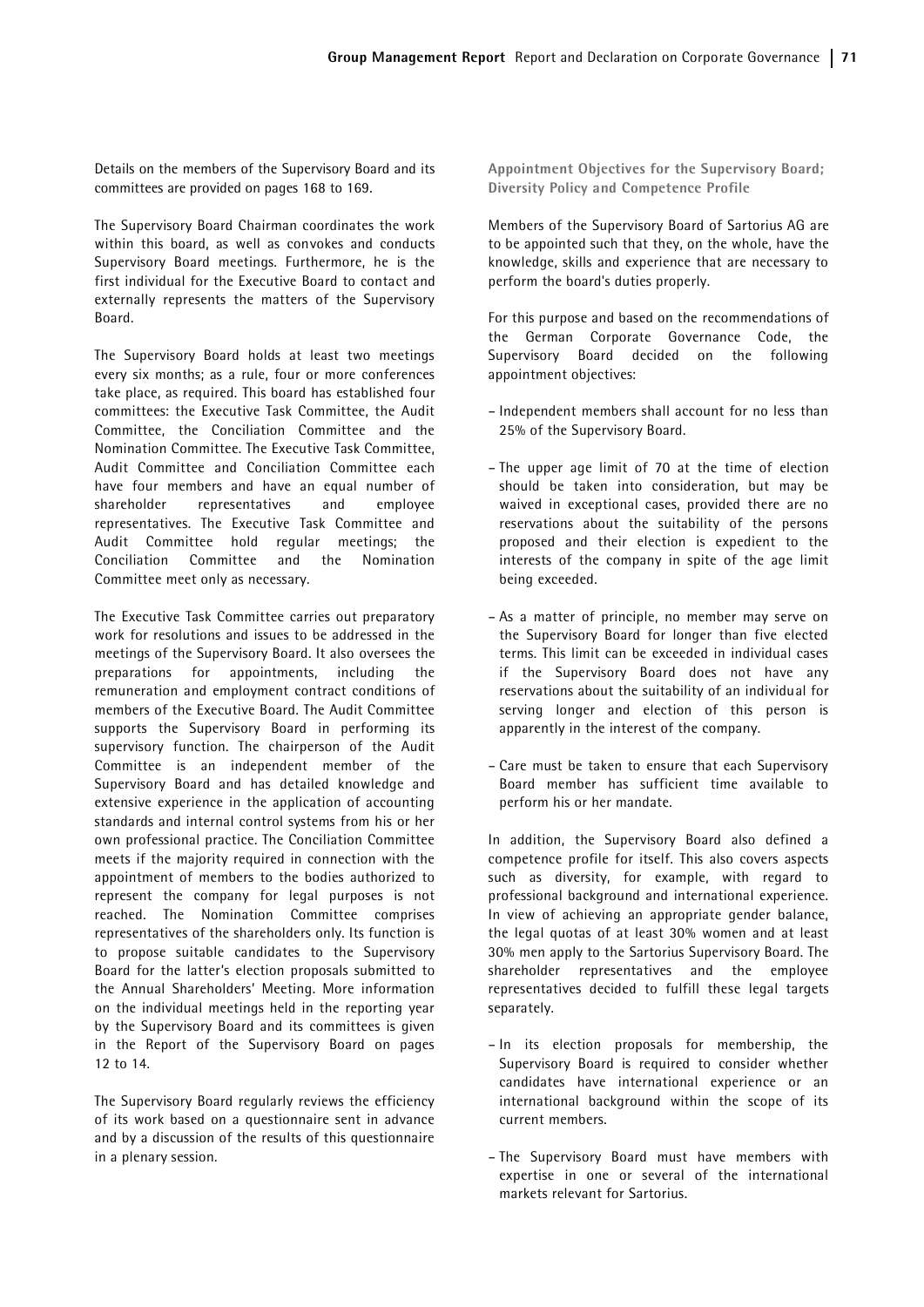- Members of the Supervisory Board need to bring in knowledge of technologies and products relevant to the Group, as well as of digitalization, and experience in research and development, particularly in the biopharmaceutical industry.
- The Supervisory Board must have members who have expertise in setting up and developing innovative business models, as well as knowledge of corporate strategies.
- Members of the Supervisory Board need to have indepth knowledge of financial business processes and competences in financial controlling and risk management; at least one independent member of the Supervisory Board must have expert knowledge of accounting or auditing (§ 100, Subsection 5, of AktG).
- Members of the Supervisory Board must have expertise in law, corporate governance and compliance.
- The Supervisory Board needs to have in-depth knowledge and a thorough background in issues concerning human resources.

According to the Supervisory's self-assessment, the members on its board meet the diversity and competency requirements. The appointment objectives previously mentioned regarding independence and the age and membership limits are also met:

Concerning the criterion of independence, this is met by all members of the Supervisory Board with one exception: the executor of Horst Sartorius' estate. This individual is Dr. Lothar Kappich, who is concurrently Chairman of the Supervisory Board. In the opinion of the Supervisory Board, an appointment as an employee representative to this board or an existing employment contract with the company alone does not preclude the independence of this member because an employee is protected by the laws in force in performing his or her duties on the Supervisory Board.

None of the current Supervisory Board members was over the age of 70 at the time of his or her election and none has served for more than five elected terms.

In view of achieving an equal balance of gender, the Supervisory Board meets the quota of 30% set for the underrepresented gender. Seven men total (around 58%) are members of this board, of whom four are shareholder representatives and three employee representatives. In addition, five women (around 42%) are members of this board, among them two representatives of the share owners and three

representatives of the employees. As a result, the gender quota requirements are met on both sides of Supervisory Board representation and on the full Supervisory Board itself.

The proposal of the Supervisory Board submitted to the Annual General Shareholders' Meeting for election of shareholder representatives to this board was based on the target quotas stated above.

To facilitate comparison of the appointment objectives, brief resumés of the Supervisory Board members are available on the Sartorius website.

## Composition and Operating Mode of the Executive Board

The Executive Board of Sartorius AG manages the company under its own responsibility, with the goal of increasing the company's sustainable value. It develops the company's strategy, coordinates it with the Supervisory Board and ensures implementation of this strategy. Beyond that, the rules of procedure for the Executive Board define the legal transactions requiring approval by the Supervisory Board in order for such transactions to be effected. The Executive Board is responsible for compliance with all provisions of the law and the company's internal policies, as well as for appropriate risk management.

Decision-making by the Executive Board is done at its regular meetings, which are convoked and conducted by the Chairman. If required, further specialists and mangers are invited to these meetings to provide advice and, additionally until the end of 2018, the members of the Group Executive Committee were usually invited to serve in this capacity.

The Executive Board members are jointly responsible as a collegiate body for matters of special significance. As for the board's remaining responsibilities, each member independently manages the area assigned to him or her according to the plan for allocation of areas of responsibilities, and is required to notify the Chairman of all material transactions and events.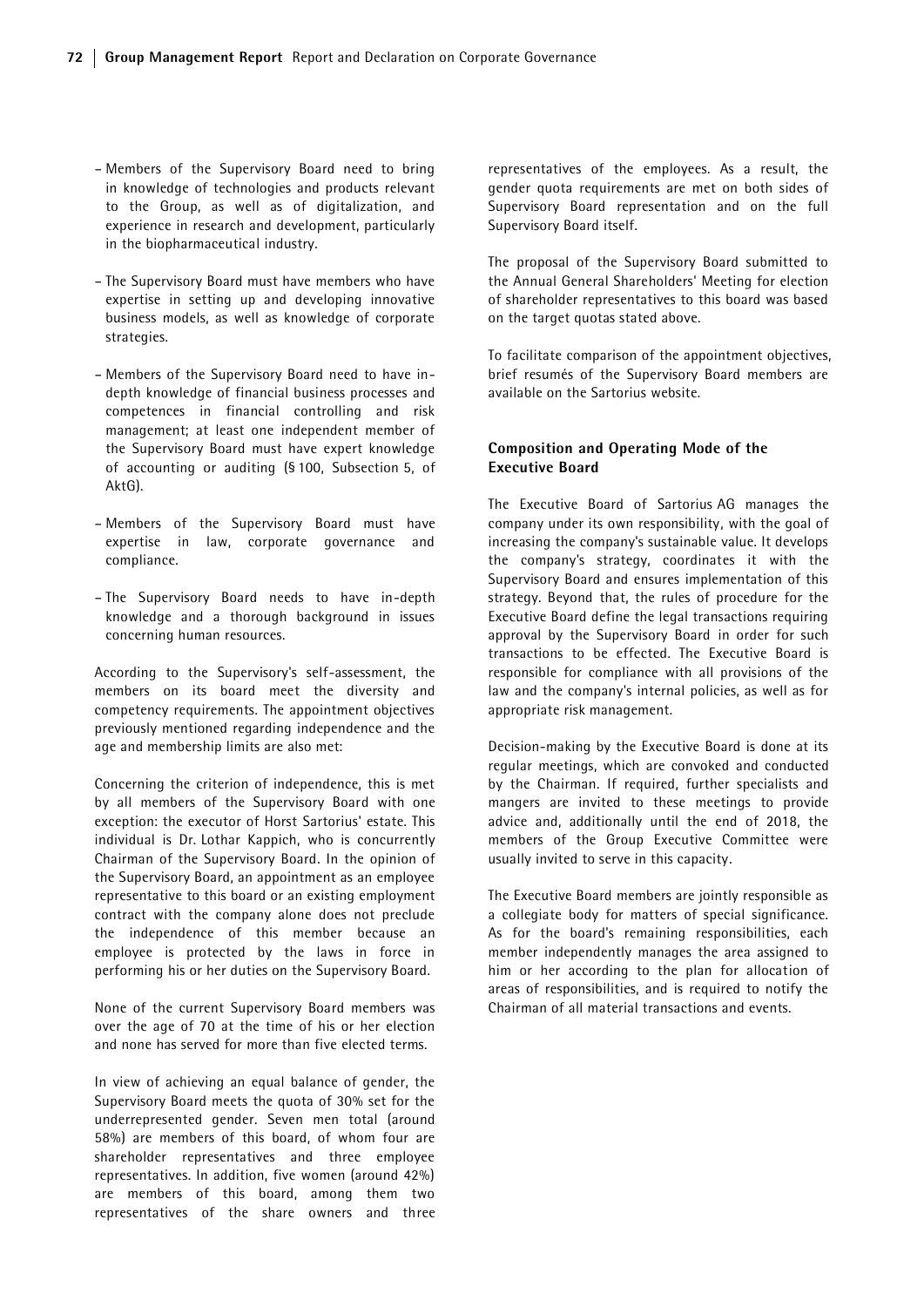Composition of the Executive Board, Diversity and Competency Requirements

In the opinion of the Supervisory Board, the basic qualification criteria for appointments to positions on the Executive Board are professional qualifications for heading each particular area of responsibility, a proven track record in the individual's career path and convincing managerial skills. In addition, the Supervisory Board also considers the aspect of diversity in its appointment decisions. Therefore, the Supervisory Board strives to appoint people with complementary profiles, professional and personal life experiences and in different age brackets to the Executive Board. Moreover, the latter board is required to have broad international experience.

Pursuant to the German Act on Equal Participation of Women and Men in Executive Positions in the Private and the Public Sectors, the Supervisory Board defined a target quota for the Executive Board that is defined in the following section.

Until 2018, the Sartorius Executive Board was a committee that consisted of three members and since January 1, 2019, has been a committee of four members. It is therefore relatively small so establishment of a rigid gender quota can be problematic. At present, the Executive Board of Sartorius AG has four male members. For the current deadline by June 30, 2022, the Supervisory Board decided on the target of appointing at least one woman to the Executive Board.

Also regarding the appointment of women to the Executive Board of Sartorius AG, the Supervisory Board supports the activities of the Executive Board to further increase the percentage of female executives at the first two management levels in the company. The Executive Task Committee and the full Supervisory Board regularly receive reports on the development of the proportions of women in senior-level management positions.

### First and Second Management Levels Below the Executive Board

Disclosures Concerning the German Act on Equal Participation of Women and Men

The percentage of women at the first two management levels below the Executive Board has considerably increased on the whole and is already at a comparably high level.

For the next deadline by June 30, 2022, the Executive Board resolved in 2017 to increase the proportion of women at both levels of management below this board to around 30%. Currently, the proportion of women at the first management level is around 28%; that at the second level, 26%. As a result, these percentages are within the attainable range of the target quotas set. As a general observation, individual personnel changes may lead to considerable variations in the quota of women beause of the relatively low number of managers at the first level. Moreover, in the past, consolidation of the companies acquired usually diluted the percentages of women to a slight degree. This cannot be ruled out in the future either.

# Further Corporate Governance Practices

#### Risk Management

Conscientious management of commercial risks is a key principle of good corporate governance. Sartorius AG and the Group have at their disposal enterprise-wide and company-specific reporting and control systems designed to facilitate the recording, assessment and management of commercial risks. These systems are developed and adapted continuously as conditions evolve. The Executive Board informs the Supervisory Board regularly of existing risks and their development. The Audit Committee is concerned, in particular, with monitoring of the following: the accounting process including reporting; the efficacy of the internal control system; risk management and the internal auditing system; compliance; and the independent statutory audit. Details on risk management are presented in the Opportunity and Risk Report.

#### Transparency

Sartorius AG places great importance on disclosing consistent and complete information promptly. Information about the economic position of the Group and new developments is consequently released regularly, without delay, as it becomes known in order to inform participants in the capital market and interested members of the public at large. The annual report, first-half financial report and quarterly reports are published within the timeframes specified for this purpose. Current developments and material events are publicized as press releases and, where appropriate, ad hoc announcements. This information is usually made available in German and English simultaneously and published via suitable media and on the internet.